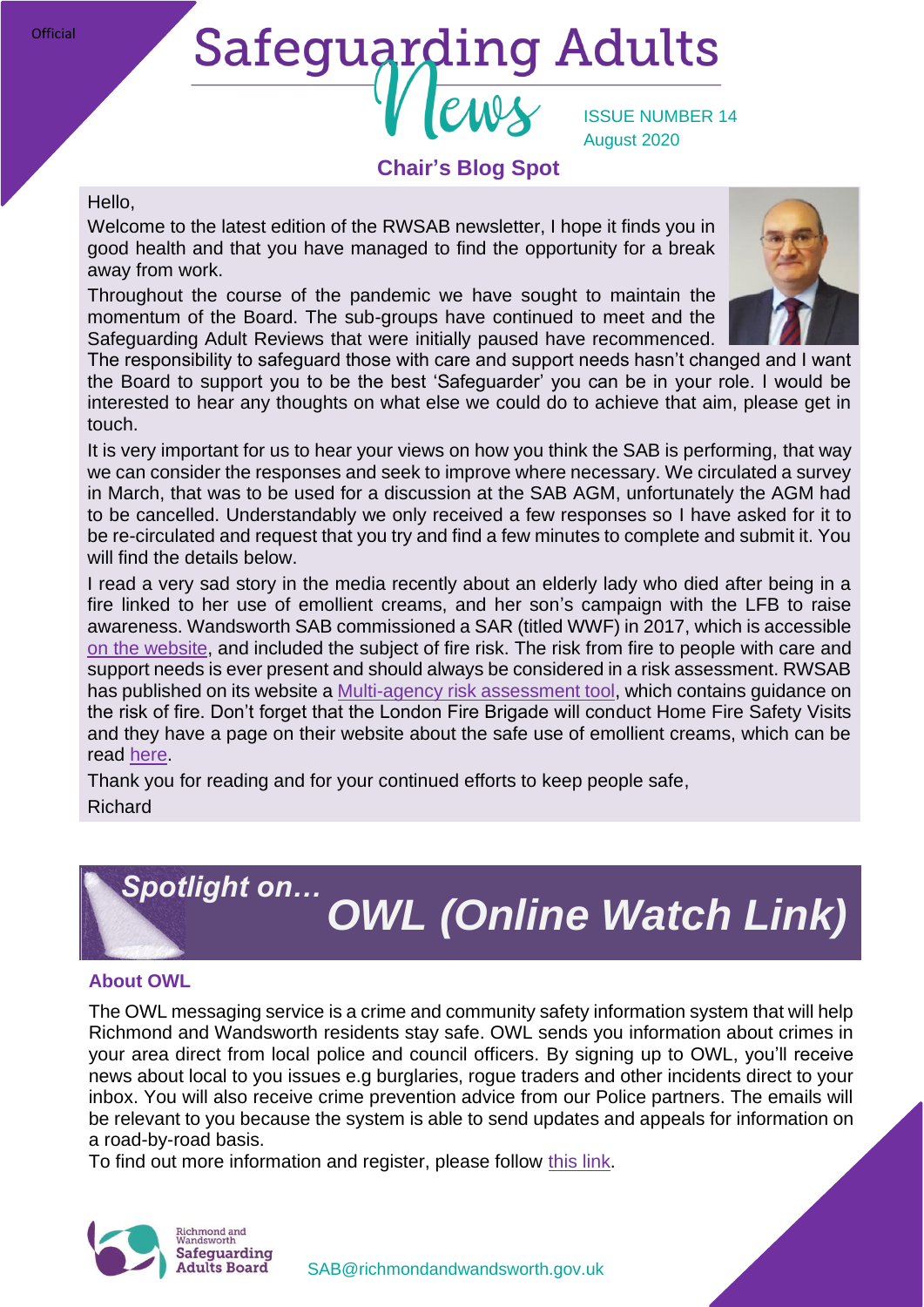# **Survey on the effectiveness of the RWSAB**

We ask all members to fill in [this Survey on the effectiveness of the RWSAB,](https://www.smartsurvey.co.uk/s/IMON3F/) which was originally circulated with the AGM papers. We've only had a few responses and think it is important to get more views from the wider Partnership. Thank you!

# **Masterclass – Change-resistant Drinkers**

At any one time the majority of dependent drinkers are not engaged in services, and of those who do engage approximately 50% will quickly drop out. Specialist alcohol services have traditionally worked with people who are motivated to change. However, research evidence suggests that those who drop out are likely to be among the more risky or vulnerable individuals.

Date: **10 September 2020** Time: **14:00-16:00** Venue: **Microsoft Teams** To book, please **[follow this](https://www.eventbrite.co.uk/e/rwsab-virtual-masterclass-change-resistant-drinkers-tickets-115846509027)  [link](https://www.eventbrite.co.uk/e/rwsab-virtual-masterclass-change-resistant-drinkers-tickets-115846509027)**

To help professionals work more effectively with this client group, we have organised a Masterclass on working with change-resistant drinkers. The session will be **virtual** (via MS Teams), led by Mark Ward, Senior Consultant in Alcohol Change UK and will **focus on how legal powers** such as the Care Act, Mental Capacity Act and Mental Health Act **can be used most effectively** with this complex client group.

# **The importance of relationship building in Safeguarding Enquiries**

### *Best practice highlight*

Mr A was referred to Adult Services due to a number of serious allegations of abuse. Adult Services commenced a S.42 Safeguarding Enquiry. Mr A's living situation was very complex and there were a number of agencies involved in supporting him, across different areas of the country. The Enquiry progressed through planning meeting, outcome meeting and review meeting. Throughout the Enquiry Mr A's Social Worker maintained regular contact with him and with the other services supporting him, coordinating the process. Mr A attended all three meetings, in which he engaged very openly about the allegations of abuse and difficulties he had faced. Mr A shared his hopes for justice and for the future. Unfortunately despite the efforts of Mr A and the involved professionals Mr A's ultimate outcome was not met, however Mr A shared his feedback on his experience of working with his Social Worker and how he found his Social Worker's support to be beneficial and empowering during very challenging circumstances.

Mr A: *'My Social Worker was a very helpful person since I was referred to Safeguarding. She guided me in every matter in a very supportive way, also she was there whenever I needed her. She has a kind nature. Thanks for all the help.*

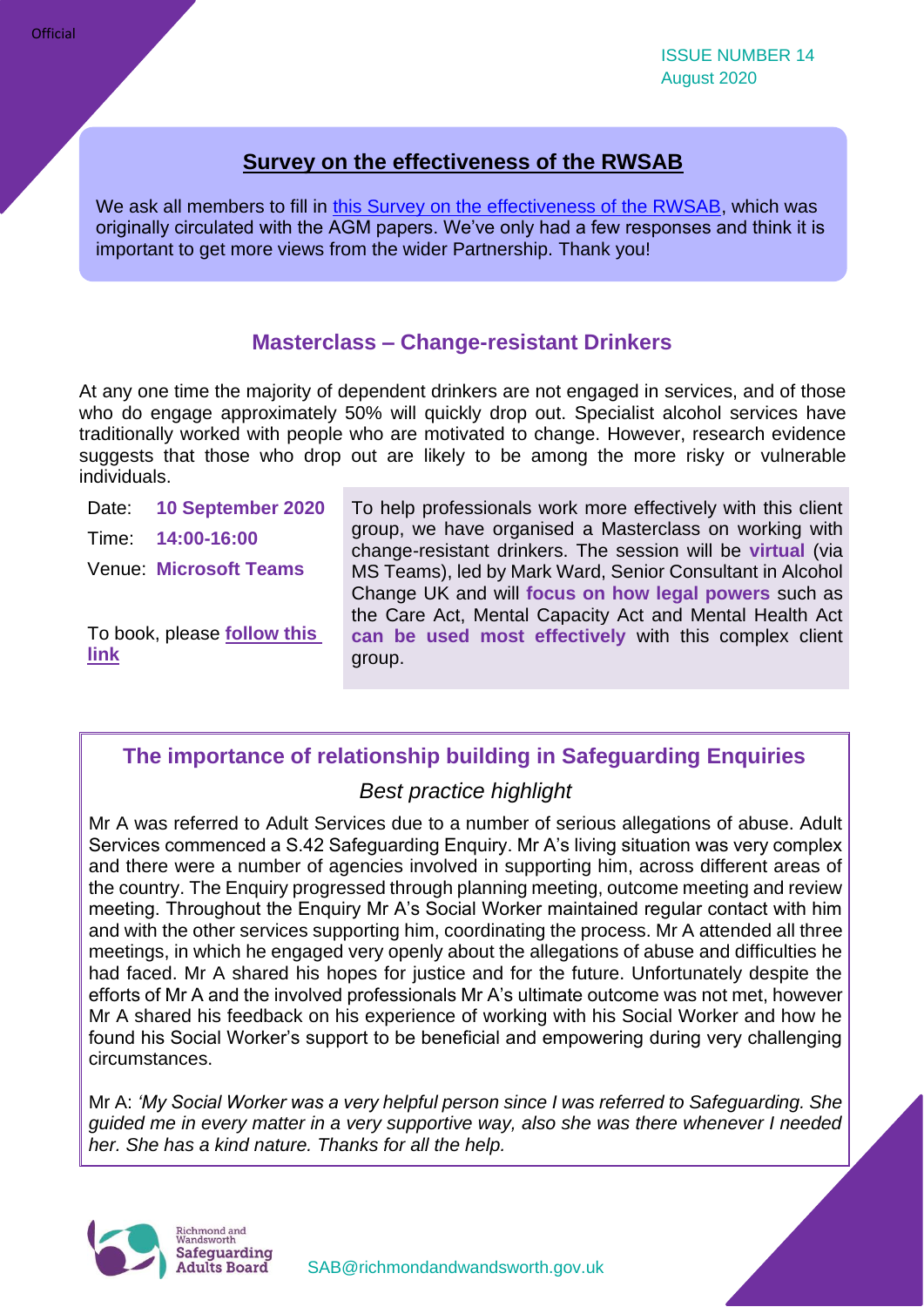#### **Introducing the London Modern Slavery Leads Network**

*Marino Latour, Designated Safeguarding Lead for SWL CCG and co-chair of the London Modern Slavery Leads Network*

The London Modern Slavery Leads (LMSL) network is a powerful example of best practice working and partnership, and demonstrates our collective belief across London that we can best tackle the scourge of Modern Slavery when councils come together to share trends and ways of working. The Human Trafficking Foundation (HTF) notified a few of us that several other local authorities wanted to learn about what others across London were doing on Modern Slavery, to share best practice. So together we decided to set up the London Modern Slavery Leads group in January 2019 – to initiate a pan-London approach and to ensure we better identify and safeguard victims of modern slavery in London.

Tamara Barnet and Rachel Smith from the Human Trafficking Foundation have made this group possible.

The LMSL aims to examine systems, services and responses to modern slavery and human trafficking for councils at both a strategic and operational level and provide a multi-agency London forum to share best practice and identify and solve challenges. We are committed to partnership working, prevention of exploitation and slavery and improving the safety of adults and children at risk of modern slavery across London. The group promotes a culture that recognises the underpinning principles from Making Safeguarding Personal, as guidance to the Care Act 2014 defines modern slavery as a type of abuse under safeguarding.

The LMSL network was chaired in 2019 by Sharon Burgess, Head of Adults Safeguarding for Enfield Council, and co-chaired by Marino Latour and Peter Davis, while meetings were hosted by London Councils and organised by the Human Trafficking Foundation.

At the end of 2019 the Chair agreed to continue in her role and an Executive Group was also formed to cover the range of areas the LMSL wants to focus on going forward. The Vice Chair, Marino Latour, Safeguarding Adults Lead (NHS SWL) agreed to continue for 2020, and the new Vice Chairs who make up the LMSL Executive Group were agreed as: Antony Madden, Head of Service (Children) for the LB of Hillingdon, Keith Stanger, Head of Community Safety and Crime for the LB of Islington and Vikki Gray, Associate Director of Safeguarding Adults (NWL CCGs).

Organisations who sit on the group has been expanding and now include MOPAC, the LGA, the Met Police's Vulnerabilities Unit, the Home Office, the MHCLG and the office of the IASC. The London Fire Brigade has also been invited, and the LMSL met with London ADASS and spoke at the Housing Directors meeting.

**New** on the RWSAB web pages:

➢ [Paul](https://www.richmond.gov.uk/media/19575/bexley_sar_paul_march_2020.pdf) – a 7-minute learning from Bexley SAB on a SAR relating to trauma, mental health and suicide.